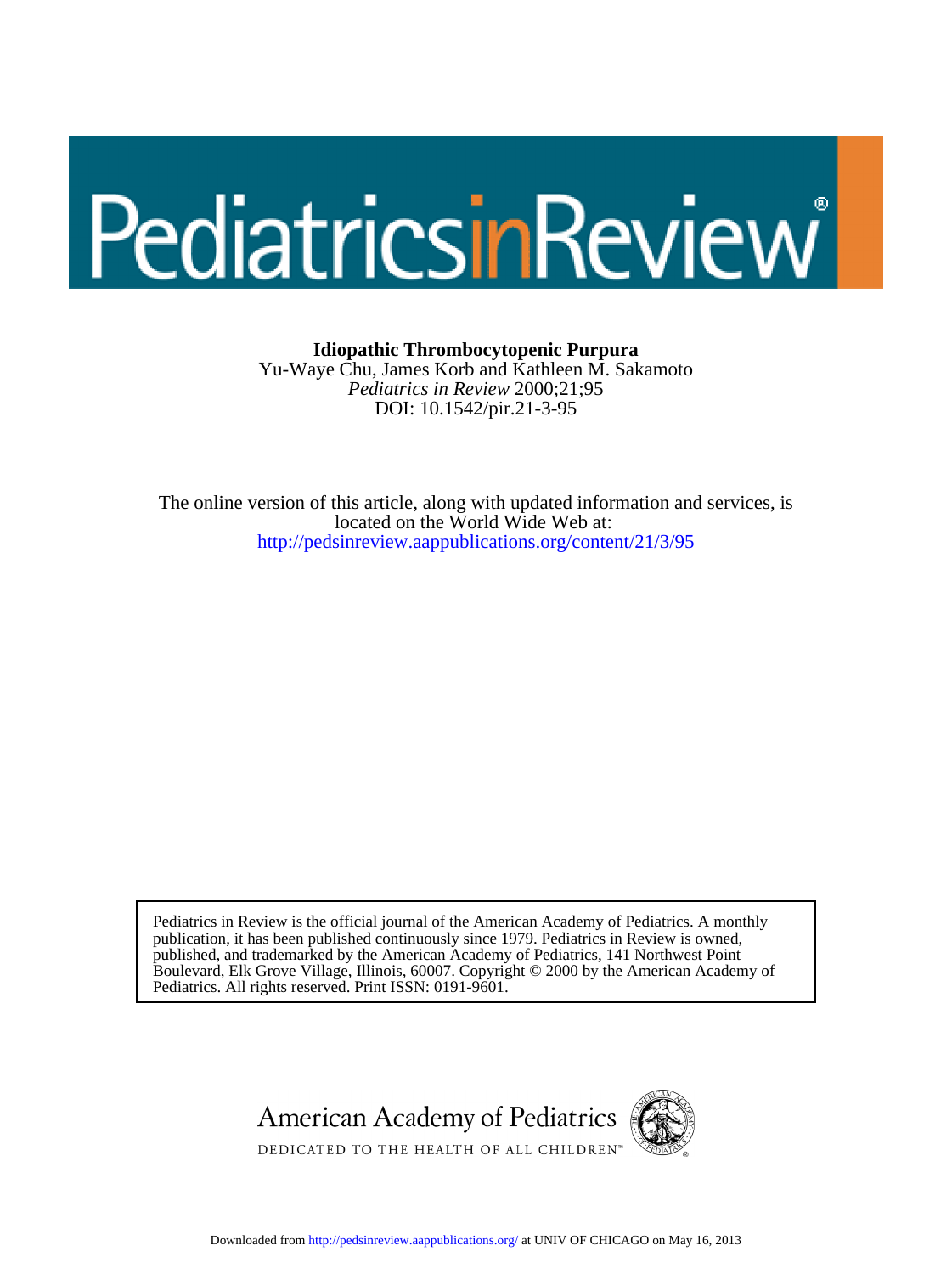# **Idiopathic Thrombocytopenic Purpura**

**Yu-Waye Chu, MD,\* James Korb, MD,† and Kathleen M. Sakamoto, MD\***

#### **OBJECTIVES**

*After completing this article, readers should be able to:*

- **1. Describe the clinical and laboratory features of idiopathic thrombocytopenic purpura (ITP) and explain how they differ in acute and chronic ITP.**
- **2. List the features of ITP that distinguish it from other causes of thrombocytopenia.**
- **3. Explain the role of bone marrow examination in the diagnosis of ITP.**
- **4. Describe the advantages and disadvantages of the primary therapies for ITP.**
- **5. Delineate the differences in therapeutic strategies for ITP and neonatal alloimmune thrombocytopenia.**
- **6. Describe the role of splenectomy in the treatment of ITP.**

# **Epidemiology and Pathophysiology**

Idiopathic thrombocytopenic purpura (ITP) is an acquired hemorrhagic disorder characterized by: 1) thrombocytopenia that is defined as a platelet count less than 150 x  $10^9$ /L  $(<150,000$ /mcL), 2) a purpuric rash,3) normal bone marrow, and 4) the absence of signs of other identifiable causes of thrombocytopenia. ITP is classified as acute or chronic, with the latter defined as the persistence of thrombocytopenia for more than 6 months from the initial presentation of signs and symptoms.

ITP is estimated to be one of the most common acquired bleeding disorders encountered by pediatricians, with the incidence of symptomatic disease being approximately 3 to 8 per 100,000 children per year. Acute ITP is more prevalent among children younger than 10 years of age, affects males and females equally, and is more prevalent during the late winter and spring. Chronic ITP affects adolescents more often than younger children, with females being affected more frequently than males. Unlike acute

*\* Division of Hematology-Oncology, Department of Pediatrics.*

*This work was supported by a Resident Research Grant from the American Academy of Pediatrics (Y-WC). KMS is a Scholar of the Leukemia Society of America.* ITP, it does not show a seasonal predilection. Patients who have chronic ITP are more likely to exhibit an underlying autoimmune disorder, with up to one third having clinical and laboratory manifestations of collagen-vascular disease.

Although the focus of this article is on the clinical presentation, diagnosis, and management of ITP, the pathophysiology of this condition deserves mention because the mechanisms contributing to thrombocytopenia are more complex than originally thought. It is widely believed that the destruction of platelets in ITP involves autoantibodies to glycoproteins normally expressed on platelet membranes. The spleen and other organs of the reticuloendothelial system subsequently destroy these antibody-coated platelets in a manner analogous to what is observed in autoimmune hemolytic anemia. In addition to increased immune-mediated destruction of platelets, there is evidence that platelet production in ITP is altered, especially in chronic ITP. Although the number of megakaryocytes in the bone marrow are normal or increased in ITP, plasma thrombopoietin levels, which are a measure of proliferation and maturation of megakaryocytic progenitors, are significantly decreased. In chronic ITP, platelet turnover is markedly lower despite decreased platelet survival, and megakaryocytes isolated from affected patients demonstrate suppressed growth in vitro.

The clinical and epidemiological differences between acute and chronic ITP suggest that the resulting thrombocytopenia may have different pathophysiologic mechanisms. In acute ITP, it has been postulated that platelet destruction arises from antibodies generated during the immune response to a viral or bacterial infection that cross-react with platelet antigens. Other mediators of the immune response arising from infection may play an additional role in suppressing platelet production. Chronic ITP, on the other hand, may be a consequence of an inherent defect in immune regulation, as is seen in other autoimmune disorders, resulting in the generation of platelet-specific antibodies. To date, a number of platelet surface glycoproteins (GPs) have been identified as specific targets for autoantibodies in ITP, including GP IIb-IIIa, GP Ib, and GP V. How these antiplatelet antibodies arise in ITP, their significance in distinguishing the pathophysiology of acute versus chronic ITP, and the cellular and biochemical components that are involved in their regulation remain unknown. Current therapeutic regimens used in the management of ITP, therefore, are limited in their efficacy because they fail to target specific immunologic pathways responsible for alteration of platelet production and destruction.

# **Clinical and Laboratory Features**

# **CLINICAL FINDINGS**

ITP is diagnosed largely on clinical findings. Familiarity with the features of acute ITP plays an important role in determining the extent of

#### **ABBREVIATIONS**

| CBC:         | complete blood count        |
|--------------|-----------------------------|
| GP:          | glycoprotein                |
| ICH:         | intracranial hemorrhage     |
| ITP:         | idiopathic thrombocytopenic |
|              | purpura                     |
| <b>IVIG:</b> | intravenous immunoglobulins |

*<sup>†</sup> Division of General Pediatrics, Department of Pediatrics, UCLA School of Medicine, Los Angeles, CA.*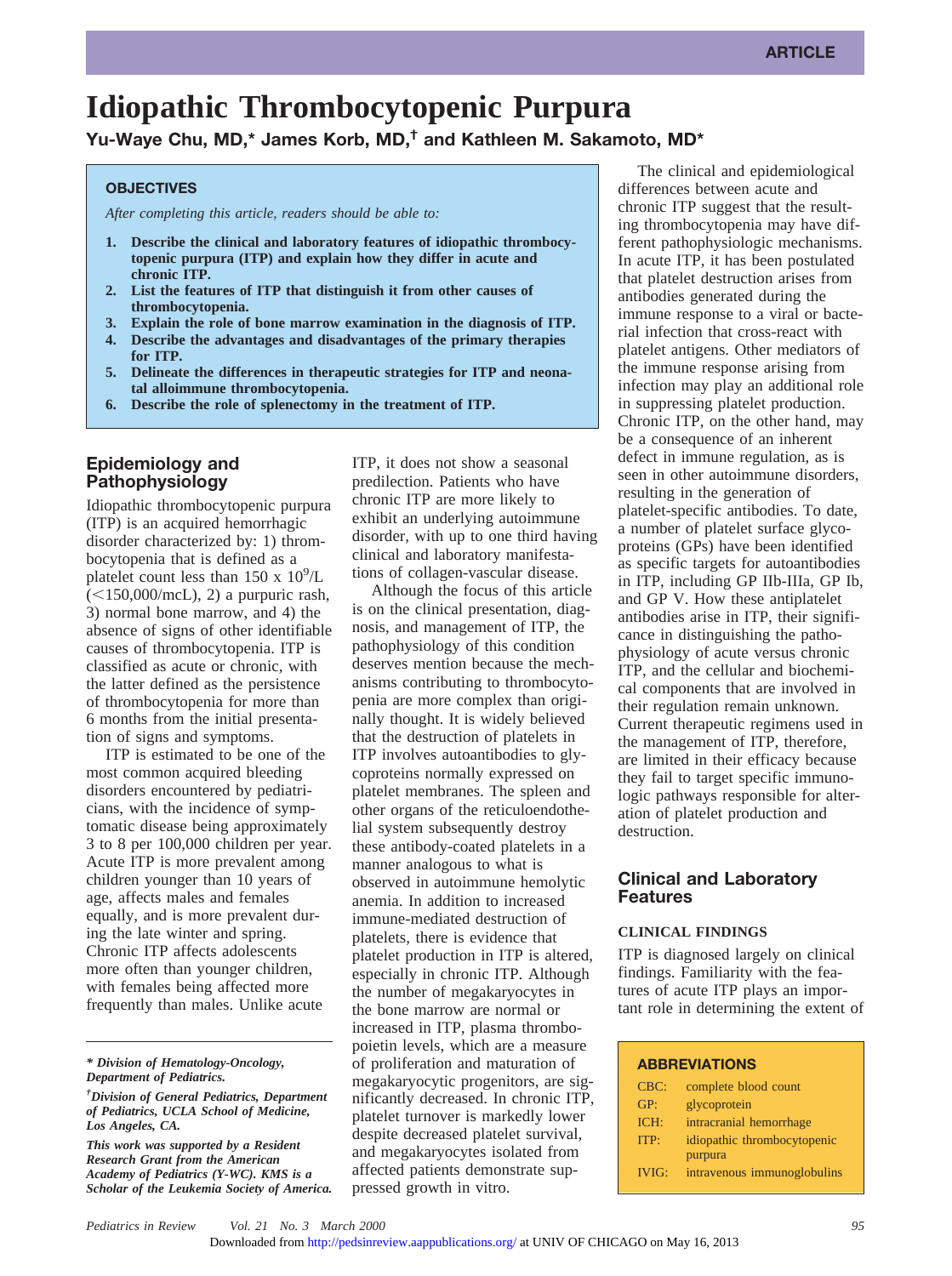the diagnostic evaluation. The typical clinical presentation is that of an otherwise healthy child who develops easy bruising and a purpuric rash. Bleeding from mucous membranes, such as nosebleeds or gingival bleeding, is seen in about one third of cases. Other sites of bleeding include the gastrointestinal tract, vaginal mucosa, the urinary tract, the retina, and conjunctivae. In acute ITP, the onset of signs and symptoms often is preceded by a viral illness. Except for the manifestations of bleeding, findings on the physical examination are otherwise completely normal. Pertinent negatives of the examination include the absence of lymphadenopathy and hepatosplenomegaly. The presence of either should raise the consideration of other diseases, particularly leukemia. Similarly, the presence of pallor, hyperbilirubinemia, and splenomegaly are features of a concomitant hemolytic anemia, which can be seen in conjunction with thrombocytopenia in Evans syndrome and other autoimmune diseases. In chronic ITP, the presentation may be more insidious, and often the patient may be asymptomatic.

The distribution of the patient's bruises and bleeding sites provides additional clues to the etiology. In disorders of primary hemostasis such as ITP and other platelet disorders, bruises are generalized and occur in areas not exposed to trauma. Bruises found in these areas are distinctly abnormal and warrant further investigation. In contrast, bruising in a healthy, active child occurs in exposed areas, especially over hard bony surfaces. Bruising also can be a feature of child abuse, which should be considered in a child who has generalized bruising and a normal platelet count.

### **LABORATORY FINDINGS**

The laboratory features of ITP help to distinguish it from other causes of thrombocytopenia. Key to the laboratory diagnosis of acute ITP is the presence of a low platelet count (usually  $\leq$ 20 to 30 x 10<sup>9</sup>/L [20,000 to 30,000/mcL]), generally with normal values for age in all other cell lines. In about 15% of

patients, mild anemia due to bleeding is present, but red blood cell indices are normal. If results of the complete blood count (CBC) are consistent with ITP, coagulation studies are not warranted. The prothrombin time and partial thromboplastin time are invariably normal, but the bleeding time, which is a direct test of platelet function, almost always is prolonged. Abnormal leukocyte or red blood cell counts should prompt further diagnostic investigation to exclude the possibility of an underlying leukemia or aplastic anemia.

In addition to the CBC, it is essential to examine a peripheral blood smear under light microscopy for several reasons. First, it serves to rule out "pseudothrombocytopenia," an in vitro artifact caused by the clumping of platelets in tubes containing the anticoagulant ethylenediamine-tetraacetic acid, which results in low platelet counts when measured on an automated cell counter. Second, characterization of red blood cell morphology enables the examiner to detect the presence of a concomitant hemolytic process (eg, hemolytic-uremic syndrome, disseminated intravascular coagulation, or Evans syndrome) or hypoproliferative anemia (eg, anemia due to nutritional deficiencies). Third, abnormal white blood cell counts or the presence of immature nucleated forms may indicate an underlying primary or secondary bone marrow neoplasm. Fourth, examination of individual platelets aids in the diagnosis of ITP. Platelet size is increased noticeably in acute ITP, reflecting increased platelet turnover and the release of younger, larger platelets from the bone marrow, while it may be reduced in other thromboctyopenic entities (see Differential Diagnosis).

An examination of the bone marrow is indicated in certain situations (see following section). Megakaryocytes usually are present in normal or increased numbers in acute ITP. Bone marrow examination also is useful in confirming normal morphologies in other cell types and in ascertaining the presence of blast cells suggestive of leukemia or other lymphoproliferative disorders. Finally, it can help to determine the

presence of metastatic disease, such as neuroblastoma.

In chronic ITP, the platelet count at presentation is generally between 20 and 70 x  $10^{9}/L$  (20,000 and 70,000/mcL). Additional tests should be performed before making the diagnosis of chronic ITP, including a evaluation for autoimmune disease, infection, and immunodeficiency (Table 1). Thyroid studies are obtained to rule out autoimmune thyroid disease, which has been associated with chronic ITP. A Coombs test and measurement of the reticulocyte count are employed to exclude Evans syndrome (immune thrombocytopenia with autoimmune hemolytic anemia). Numerous viral infections have been implicated in causing thrombocytopenia. Isolated thrombocytopenia can be the presenting symptom of human immunodeficiency virus infection and may be seen after immunization with measle-mumpsrubella vaccine.

# **TABLE 1. Laboratory Tests in the Evaluation of Chronic Immune Thrombocytopenic Purpura**

#### **Autoimmune Disease**

- Antinuclear antibody
- Anti-DNA antibody
- Antiphospholipid antibody
- Sedimentation rate
- Coombs test/reticulocyte count
- Thyroid studies (if thyroid disease is suspected)

#### **Infection**

- Human immunodeficiency virus (HIV)
- Cytomegalovirus titers
- Epstein-Barr virus titers
- Consider other viral etiologies (less common):
	- —Rubella
	- —Measles
	- —Varicella
	- —Mumps
	- —Hepatitis

# **Immunodeficiency**

- HIV titer
- Quantitative
- immunoglobulins
- Quantitation of T and B cell subsets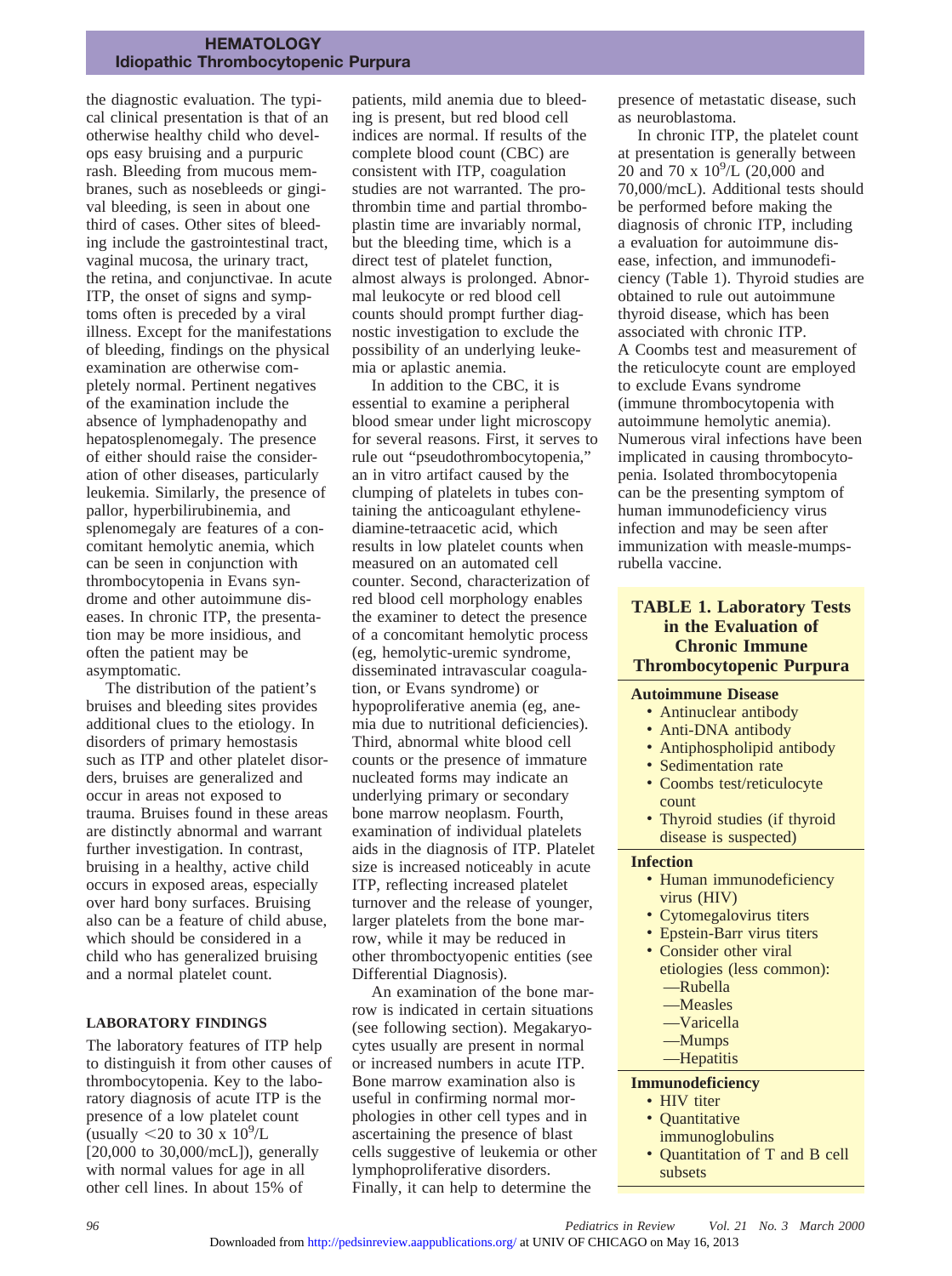# **The Role of Bone Marrow Aspirations in Diagnosis**

Whether bone marrow should be examined routinely in patients who have suspected ITP is controversial. Historically, such examinations were common to rule out diseases such as leukemia and aplastic anemia as causes of the thrombocytopenia. However, there is increasing argument against performing bone marrow aspirations to diagnose acute ITP. As stated previously, acute ITP is largely a clinical diagnosis that is confirmed relatively easily by routine blood tests. A growing number of studies have demonstrated that the likelihood of a newly diagnosed leukemia presenting as an isolated thrombocytopenia is extremely low. Among 2,239 patients newly diagnosed with acute lymphoblastic leukemia in a recent Pediatric Oncology Group study population, for example, none exhibited isolated thrombocytopenia in the presence of an otherwise normal CBC and cell morphologies on peripheral smear. In a retrospective review of 127 cases of children who had an initial diagnosis of acute ITP and in whom confirmatory bone marrow aspirations were performed, only five cases were identified where examination of the bone marrow led to a different diagnosis from ITP. In each of these five cases, features on initial clinical presentation were atypical for acute ITP. A more recent review of 322 cases of children who had provisional diagnoses of acute ITP confirmed by bone marrow aspiration also failed to reveal a single case of leukemia.

Furthermore, the decision to perform a bone marrow aspiration can be deferred if a patient is to be treated initially with intravenous immunoglobulins (IVIG) pending the response to treatment. This approach avoids the concern of interfering with the diagnosis of leukemia by partially treating a patient who presumably has ITP with steroids.

Even though bone marrow examinations have apparent limited value in the diagnosis of acute ITP, they must be performed in situations where the diagnosis does not absolutely correlate with the expected

clinical and laboratory findings (see Differential Diagnosis). These include: 1) unusual findings on history and physical examination (eg, history of fevers, weight loss, fatigue, bone pain, and presence of lymphadenopathy or splenomegaly on physical examination); 2) the presence of abnormal white or red blood cell counts and indices on the CBC; and 3) cases in which steroids are to be used for treatment, either as a first-line drug or as a second option when IVIG fails to resolve the thrombocytopenia. Bone marrow examination is also important in evaluating chronic ITP and in cases of thrombocytopenia that are refractory to multiple treatment modalities. The importance of performing bone marrow aspirations in these circumstances is highlighted by case reports in which the diagnosis of leukemia or aplastic anemia not only was delayed, but it was masked by the partial treatment with steroids of patients initially diagnosed as having ITP.

Although examination of the bone marrow is the "gold standard" in diagnosing acute ITP, noninvasive tests to distinguish acute ITP from other thrombocytopenic disorders continue to be developed and may decrease further the need to perform bone marrow aspirations. None is in general clinical use to date, but they show promise as useful adjuncts to other laboratory tests for diagnosing ITP. One such method involves measurement of the reticulated platelet count. As mentioned previously, platelets on the peripheral blood smear from patients who have acute ITP are larger, indicating increased platelet turnover and a higher percentage of young platelets in the circulation. These platelets contain a higher RNA content than do more mature platelets, as do immature red blood cells (ie, reticulocytes). These platelets have been termed "reticulated platelets." By employing fluorescent dyes that bind nucleic acid and measuring dye fluorescence by flow cytometry, it is possible to quantitate reticulated platelets and distinguish between a hyperproliferative (eg, acute ITP) and a hypoproliferative (eg, leukemia, aplastic anemia) process. Comparison of the reticulated platelet

count in 15 patients who had acute ITP, 20 patients who had acute lymphoblastic leukemia, 10 patients who had aplastic anemia, and 27 healthy children revealed a significantly higher count among those who had acute ITP compared with the other groups. Importantly, the degree of elevation in the reticulated platelet count in acute ITP is such that there was no overlap with the hypoproliferative groups, providing a positive predictive value, sensitivity, and specificity approaching 100% when the reticulated platelet count exceeded 13.7% and the total platelet count was less than 50 x  $10^9$ /L (50,000/mcL). Tests such as this potentially can assist in the diagnosis of ITP without the need to perform more invasive procedures. Its utility in distinguishing acute ITP from other non-neoplastic causes of thrombocytopenia and its role in the diagnosis of chronic ITP, however, warrant further investigation.

# **Differential Diagnosis**

The differential diagnosis for thrombocytopenia is very broad. A low platelet count can result from immunologic and nonimmunologic entities. Table 2 lists selected causes of thrombocytopenia and the clinical and laboratory associations that distinguish them from ITP. It is worth stressing again that the diagnosis of ITP is based on the presence of an isolated thrombocytopenia in the absence of clinical and laboratory features suggestive of other disorders. The distinction of these diseases from ITP is based almost entirely on findings from the history and physical examination and interpretation of the CBC. As stated previously, ordering additional tests or examining the bone marrow usually is not necessary to establish the diagnosis of ITP.

# **Management of Acute ITP**

Acute ITP generally can be diagnosed and managed in an outpatient setting by the primary care pediatrician. Referral to a hematologist-oncologist is warranted if there is evidence of concurrent disease, such as malignancy, bone marrow failure, autoimmune disease, or immunodeficiency.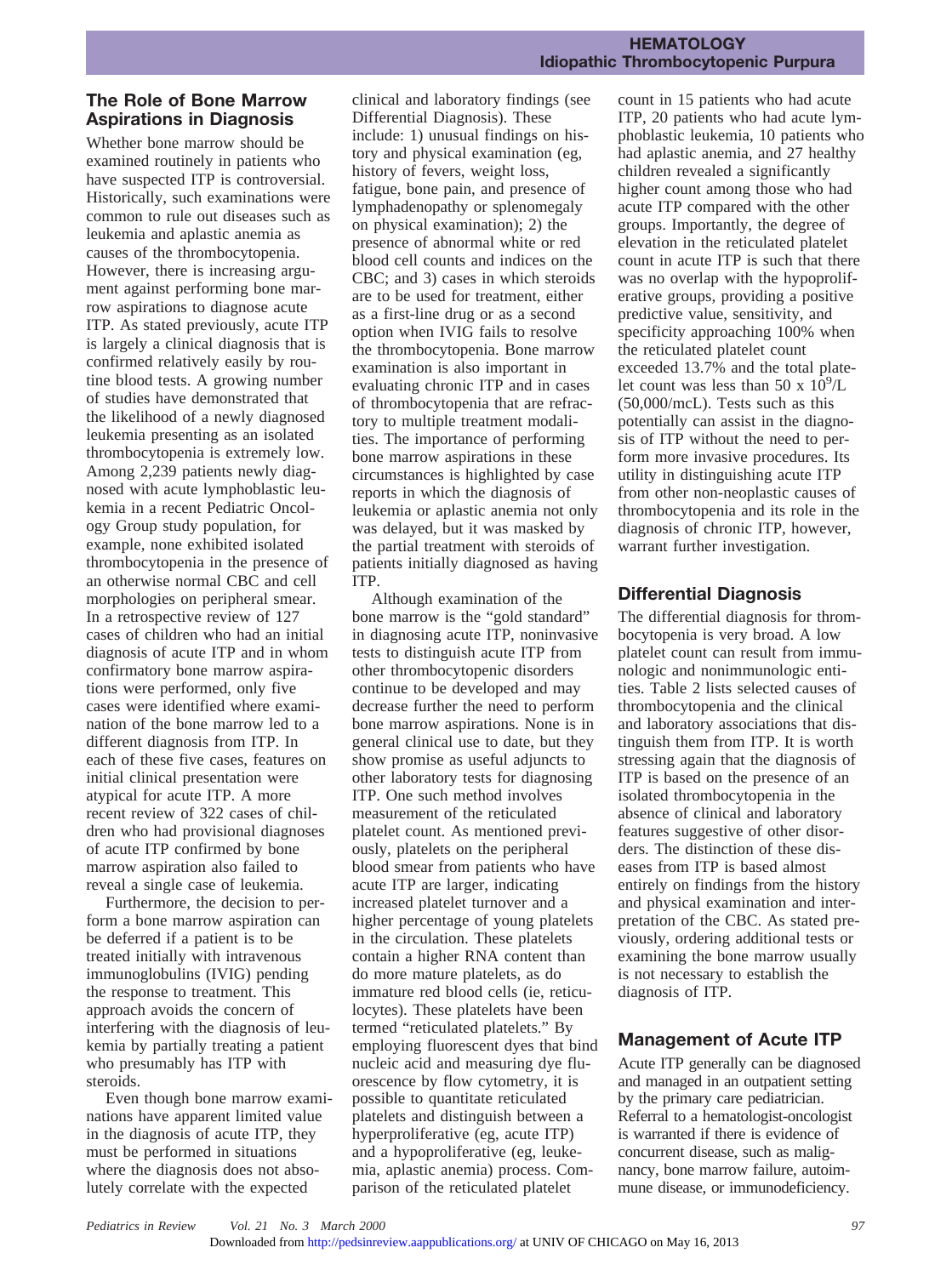#### **HEMATOLOGY Idiopathic Thrombocytopenic Purpura**

| <b>TABLE 2. Differential Diagnosis of Thrombocytopenia</b>                                               |                                                                                                                                                                    |                                                                                                                                                            |  |  |
|----------------------------------------------------------------------------------------------------------|--------------------------------------------------------------------------------------------------------------------------------------------------------------------|------------------------------------------------------------------------------------------------------------------------------------------------------------|--|--|
| <b>DISORDER</b>                                                                                          | <b>ASSOCIATED CLINICAL</b><br><b>FEATURES</b>                                                                                                                      | <b>LABORATORY</b><br><b>FEATURES</b>                                                                                                                       |  |  |
| <b>Decreased Platelet Production</b><br>Congenital<br>• Thrombocytopenia-Absent<br>Radius (TAR) syndrome | • Absence of radii at birth<br>• Other skeletal anomalies may be<br>present<br>· Congenital heart disease associated<br>in one third of cases                      | • Platelet count usually 15 to 30 $\times$<br>$10^9$ /L (15,000 to 30,000/mcL)                                                                             |  |  |
| • Fanconi anemia                                                                                         | • Short stature<br>• Skin hyperpigmentation<br>· Hypoplasia of thumb and radii<br>• Renal abnormalities may be present<br>• Microcephaly<br>· Microphthalmia       | • Pancytopenia due to aplastic<br>anemia                                                                                                                   |  |  |
| • Amegakaryocytic<br>thrombocytopenia                                                                    | • Absence of skeletal abnormalities<br>seen in TAR syndrome                                                                                                        | • Thrombocytopenia present in the<br>neonatal period                                                                                                       |  |  |
| Acquired<br>• Leukemia                                                                                   | • History of chronic fatigue, fevers,<br>weight loss, pallor, bone pain<br>• Lymphadenopathy<br>• Splenomegaly<br>• Hepatomegaly may be present                    | · Elevated white blood cell count<br>• Anemia<br>• Blast cells on peripheral smear<br>(ie, leukoerythroblastosis)                                          |  |  |
| • Aplastic anemia                                                                                        | • History of fatigue, bleeding, or<br>recurrent infection<br>• Physical examination findings<br>nonspecific<br>• Absence of splenomegaly                           | • Pancytopenia<br>· Severe neutropenia<br>• Low reticulocyte count                                                                                         |  |  |
| • Neuroblastoma                                                                                          | • Abdominal mass in majority of<br>cases<br>• Presence of paraneoplastic<br>syndromes<br>• Neurologic manifestations from<br>spinal cord involvement               | • Thrombocytopenia due to bone<br>marrow metastasis                                                                                                        |  |  |
| • Nutritional deficiency                                                                                 | • History of poor nutrition or<br>specialized diets<br>· Pallor, weakness, and fatigue due<br>to anemia<br>• Neurologic deficits in vitamin $B_{12}$<br>deficiency | · Megaloblastic anemia present<br>Hypersegmented neutrophils on<br>peripheral smear<br>• Low reticulocyte count<br>• Low vitamin $B_{12}$ or folate levels |  |  |
| • Drugs (see Table 3)                                                                                    | • History of drug use or recent<br>change in dose                                                                                                                  |                                                                                                                                                            |  |  |
| <b>Increased Platelet Destruction</b><br><i>Immune</i><br>• Neonatal allommune<br>thrombocytopenia       | • Generalized petechiae within first<br>several hours of birth                                                                                                     | • Platelet count in mother is normal                                                                                                                       |  |  |
| • Drugs (see Table 3)                                                                                    | • History of drug use or recent<br>change in dose                                                                                                                  |                                                                                                                                                            |  |  |
| • Human immunodeficiency<br>virus (HIV) infection                                                        | • Systemic signs and symptoms of<br><b>HIV</b> infection                                                                                                           | • Abnormalities in any or all cell<br>lineages<br>• HIV serologies confirm the<br>diagnosis                                                                |  |  |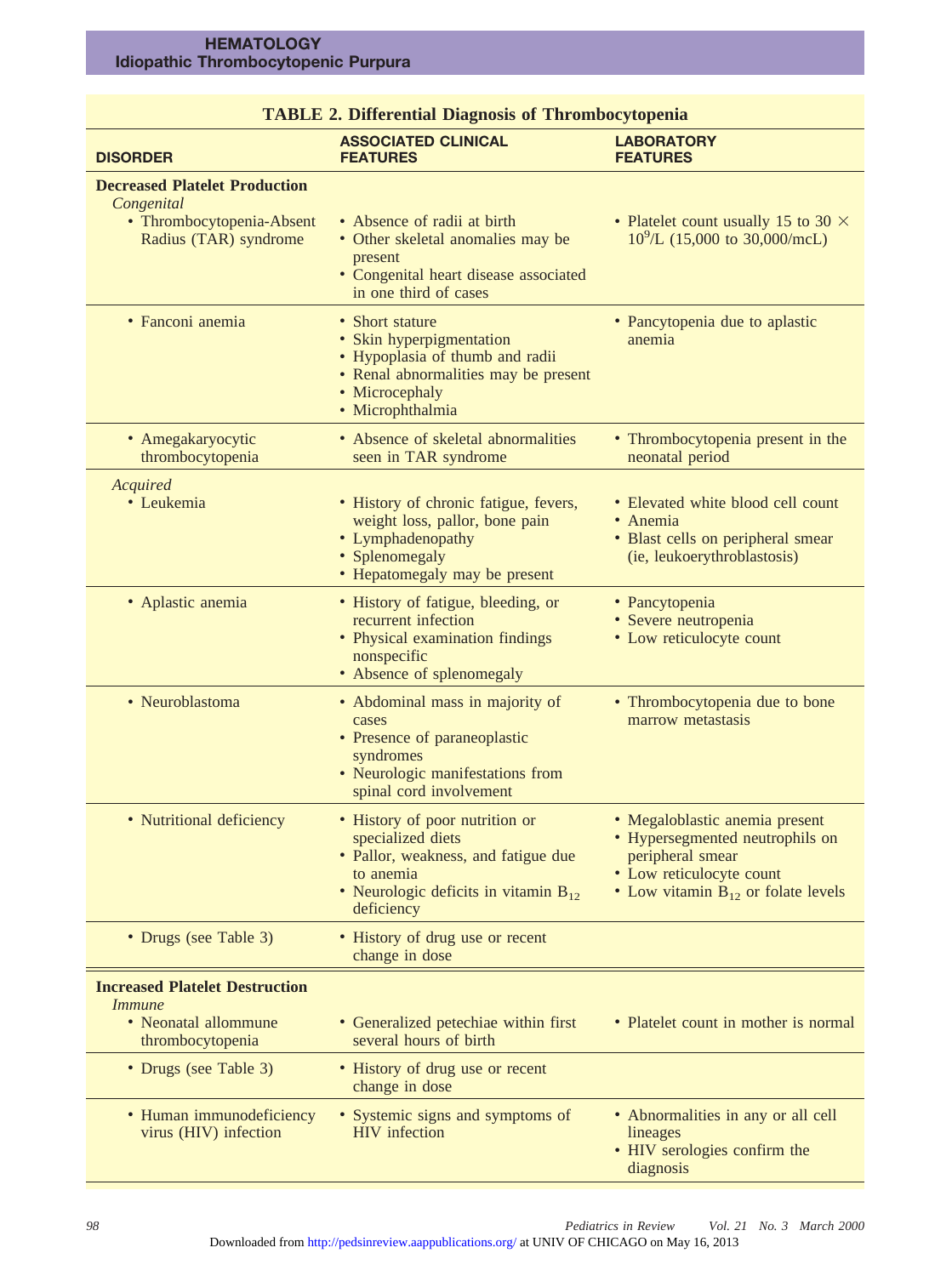| <b>TABLE 2. Continued</b>                                           |                                                                                                                             |                                                                                                                                                                                         |  |  |
|---------------------------------------------------------------------|-----------------------------------------------------------------------------------------------------------------------------|-----------------------------------------------------------------------------------------------------------------------------------------------------------------------------------------|--|--|
| <b>DISORDER</b>                                                     | <b>ASSOCIATED CLINICAL</b><br><b>FEATURES</b>                                                                               | <b>LABORATORY</b><br><b>FEATURES</b>                                                                                                                                                    |  |  |
| • Posttransfusion purpura                                           | • History of platelet transfusion a few<br>hours prior to thrombocytopenia                                                  | • Acute marked thrombocytopenia                                                                                                                                                         |  |  |
| • Collagen-vascular disease/<br>autoimmune disease                  | • Systemic manifestations, including<br>joint pain/swelling, dermatologic<br>findings                                       | • Anemia of chronic disease usually<br>present<br>• White blood cell counts<br>occasionally abnormal                                                                                    |  |  |
| Nonimmune                                                           | • Hemolytic-uremic syndrome • History of bloody diarrhea (from<br>Escherichia coli O157:H7, Shigella sp)<br>• Renal failure | · Microangiopathic microcytic<br>anemia on peripheral smear                                                                                                                             |  |  |
| • Disseminated intravascular<br>coagulation                         | • Signs and symptoms of sepsis<br>(eg, fever, tachycardia, hypotension)                                                     | • Prothrombin time and partial<br>thromboplastin time are elevated<br>· Microangiopathic microcytic<br>anemia on peripheral smear<br>· Fibrinogen level decreased<br>• D-dimers present |  |  |
| • Cyanotic heart disease                                            | • Cyanosis<br>• Congestive heart failure                                                                                    | • Compensatory polycythemia                                                                                                                                                             |  |  |
| <b>Qualitative Platelet Disorders</b><br>• Wiskott-Aldrich syndrome | • X-linked inheritency pattern<br>• Eczema<br>• Recurrent infections due to<br>immunodeficiency                             | • Platelet count 20 to $100 \times 10^9$ /L<br>$(20,000 \text{ to } 100,000/\text{mcL})$<br>• Platelets very small on peripheral<br>smear                                               |  |  |
| • Bernard-Soulier syndrome                                          | • Autosomal dominant inheritance<br>pattern<br>• Ecchymoses and gingival and<br>gastrointestinal bleeding common            | • Large platelets on peripheral smear,<br>occasionally larger than<br>lymphocytes                                                                                                       |  |  |
| • May-Hegglin anomaly                                               | • Autosomal dominant inheritance<br>pattern<br>• Most patients asymptomatic                                                 | • Giant platelets on peripheral smear<br>• Inclusion bodies present in<br>leukocytes (Döhle bodies)                                                                                     |  |  |
| • Gray platelet syndrome                                            | • Bleeding, usually mild                                                                                                    | • Platelets on peripheral smear<br>appear pale and oval                                                                                                                                 |  |  |
| <b>Sequestration</b><br>• Kasabach-Merritt syndrome                 | • Rapid increase in size of a<br>hemangioendothelioma occurring in<br>the neonatal period                                   |                                                                                                                                                                                         |  |  |
| • Hypersplenism                                                     | • History of liver disease/portal<br>hypertension<br>• Splenomegaly on physical<br>examination                              | • Concomitant anemia and abnormal<br>leukocyte count, depending on the<br>disease<br>• Associated with leukemia and other<br>infiltrative disease                                       |  |  |

# **SUPPORTIVE MEASURES**

Supportive measures are important in the management of acute ITP. These include restricting physical activity, wearing protective headgear, lining the crib with protective padding, avoiding medications that suppress platelet production or alter their function (Table 3), and maintaining a low threshold for prompt evaluation of the child who has thrombocytopenia and sustains blunt head or abdominal trauma.

# **PHARMACOLOGIC MANAGEMENT**

The pharmacologic management of acute ITP continues to be the subject of much controversy because most cases of ITP are self-limited; 80% to 90% of patients will make a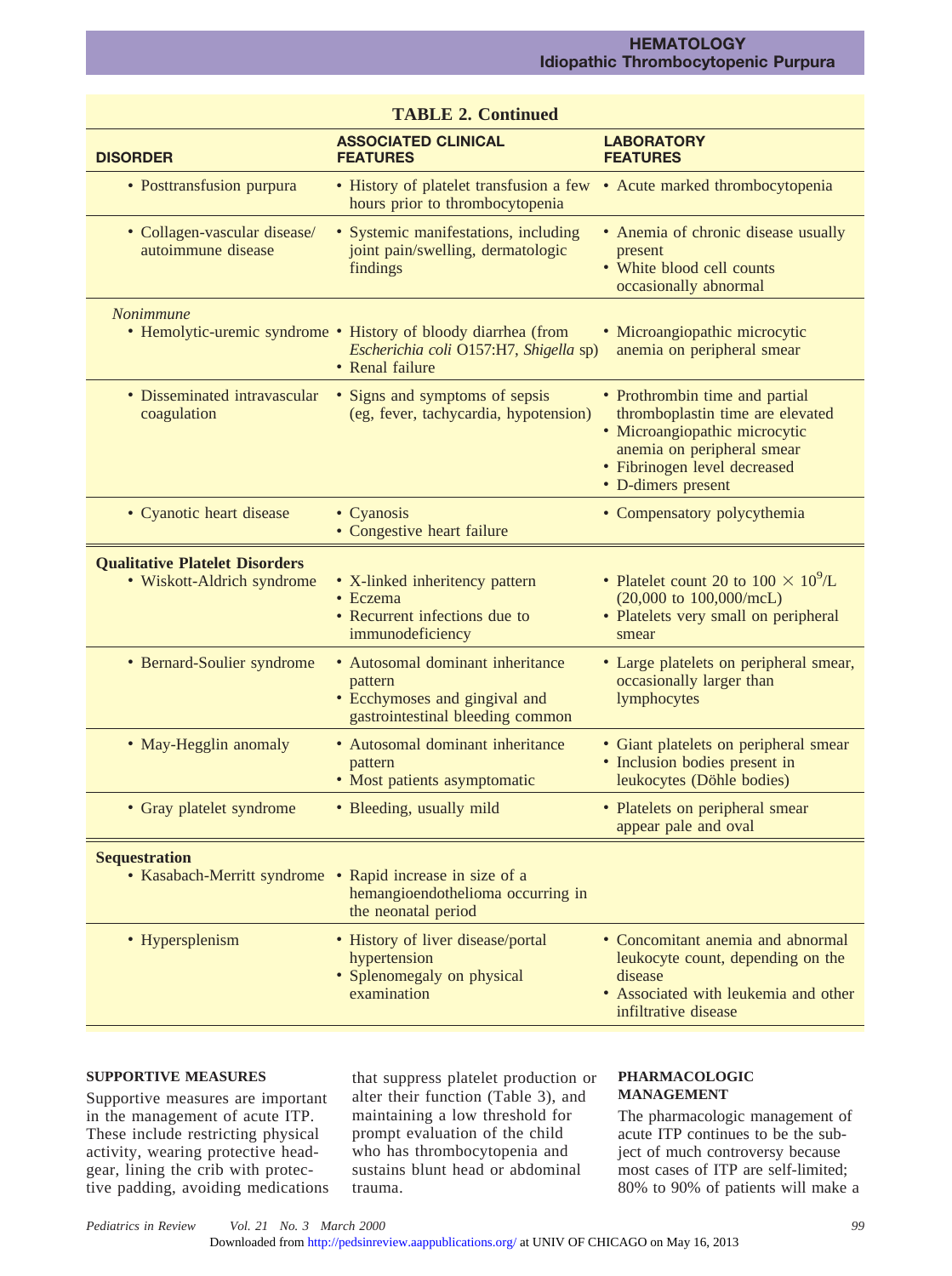# **TABLE 3. Common Drugs and Thrombocytopenia**

# **Drugs Associated With Decreased Platelet Production**

- Chemotherapeutic agents
- Thiazide diuretics
- Alcohol
- Estrogen
- Chloramphenicol
- Ionizing radiation

#### **Drugs Associated With Increased Platelet Destruction**

- Sulfonamides
- Quinidine
- Quinine
- Carbamazepine
- Valproic acid
- Heparin
- Digoxin

# **Drugs Associated With Altered Platelet Function**

• Aspirin

• Dipyridamole

full and sustained recovery within 6 months without any treatment. However, at present there are no definitive diagnostic predictors to enable the physician to identify the 10% to 20% of patients who will progress to chronic ITP. Moreover, patients who have extremely low platelet counts (ie,  $\leq 10$  to 20 x  $10^{9}$ /L [10,000 to 20,000/mcL]) are at increased risk for significant bleeding, the most devastating of which is intracranial hemorrhage (ICH). ICH always should be considered in the patient who has thrombocytopenia and presents with a persistent headache. Although the incidence of ICH is extremely low (only 56 documented cases identified from 1975 to 1996), the mortality rate is significant (46%), and virtually all episodes have been associated with platelet counts of less than 2 x  $10^9$ /L (20,000/mcL). Thus, the rationale for aggressive treatment of severe ITP at the time of diagnosis is to raise the platelet count to a level that decreases the risk of significant bleeding events.

# **IVIG and Steroids**

Currently, the mainstays of pharmacologic management for acute ITP are IVIG and corticosteroids. The ability of both of these agents to raise platelet counts has been documented in multiple studies, with

mean time to raise platelet counts 20 x 109 /L (20,000/mcL) ranging from 24 to 72 hours after initiation of therapy. There currently are no clear criteria for selecting IVIG or steroids as a first-line agent. IVIG has several advantages over steroids. First, it appears to induce a more rapid increase in platelet count. Second, the adverse effects of steroid use, including weight gain, hypertension, hyperglycemia, Cushing syndrome, osteoporosis, and psychological disorders, are avoided with IVIG. Third, the physician can begin a therapeutic trial with IVIG without bone marrow aspiration to rule out leukemia.

The disadvantages of IVIG as a first-line agent include its higher cost and difficulty with administration. It requires intravenous access, and the infusion requires several hours of observation. Moreover, IVIG is associated with a number of adverse effects. An aseptic meningitis effect will produce symptoms similar to that of an acute ICH, leading to additional costly tests to differentiate these two diagnoses. In a recent study examining 38 children who had acute ITP treated with IVIG, 34% had neurologic complications, and virtually all of those affected required hospitalizations for a period longer than what was required for the ITP alone. Twentyfour percent of these patients

required emergent computed tomography to rule out ICH. The combination of prolonged hospitalization and additional diagnostic studies resulted in an increased cost of approximately \$1,700 for each patient who experienced neurologic side effects from IVIG.

### **ANTI-Rh(D)**

Another agent under investigation in the treatment of acute ITP is anti-Rh(D). It is less expensive than IVIG and has been shown to raise platelet counts effectively. However, it is useful only in patients who are Rh-positive, and hemolytic anemia can occur as a side effect. In some published reports, treatment with anti-Rh(D) resulted in a slower rise in platelet count than with steroids or IVIG, which theoretically could prolong the interval in which a patient is at risk for ICH. However, other studies have shown that an increased dose of anti-Rh(D) raised platelet counts as quickly as did IVIG; the length of hospital stay was identical for patients receiving anti-Rh(D) and IVIG.

## **DOSING**

Dosing schedules for IVIG and steroids are highly variable (Table 4). IVIG in a dose of 0.25 to 1 g/kg per day for two consecutive days or as a single dose of 0.8 g/kg has been shown to increase platelet counts. Dosage recommendations for oral prednisone vary even more, ranging from 4 mg/kg per day for 4 days with or without a subsequent taper to 2 mg/kg per day for 2 to 3 weeks. Some investigators also have demonstrated a role for highdose intravenous methylprednisone (30 mg/kg per day for 2 to 3 days) in raising platelet counts. Anti-Rh(D), in the comparison trials with IVIG and prednisone, was administered intramuscularly in doses of 25 to 50 mcg/kg per day for two consecutive days. It is important to note that the schedules listed in Table 4 are based on studies involving relatively few patients. The results of large, randomized, and controlled studies to establish the optimal doses of IVIG, steroids, and anti-Rh(D) have yet to be published.

Although IVIG, steroids, and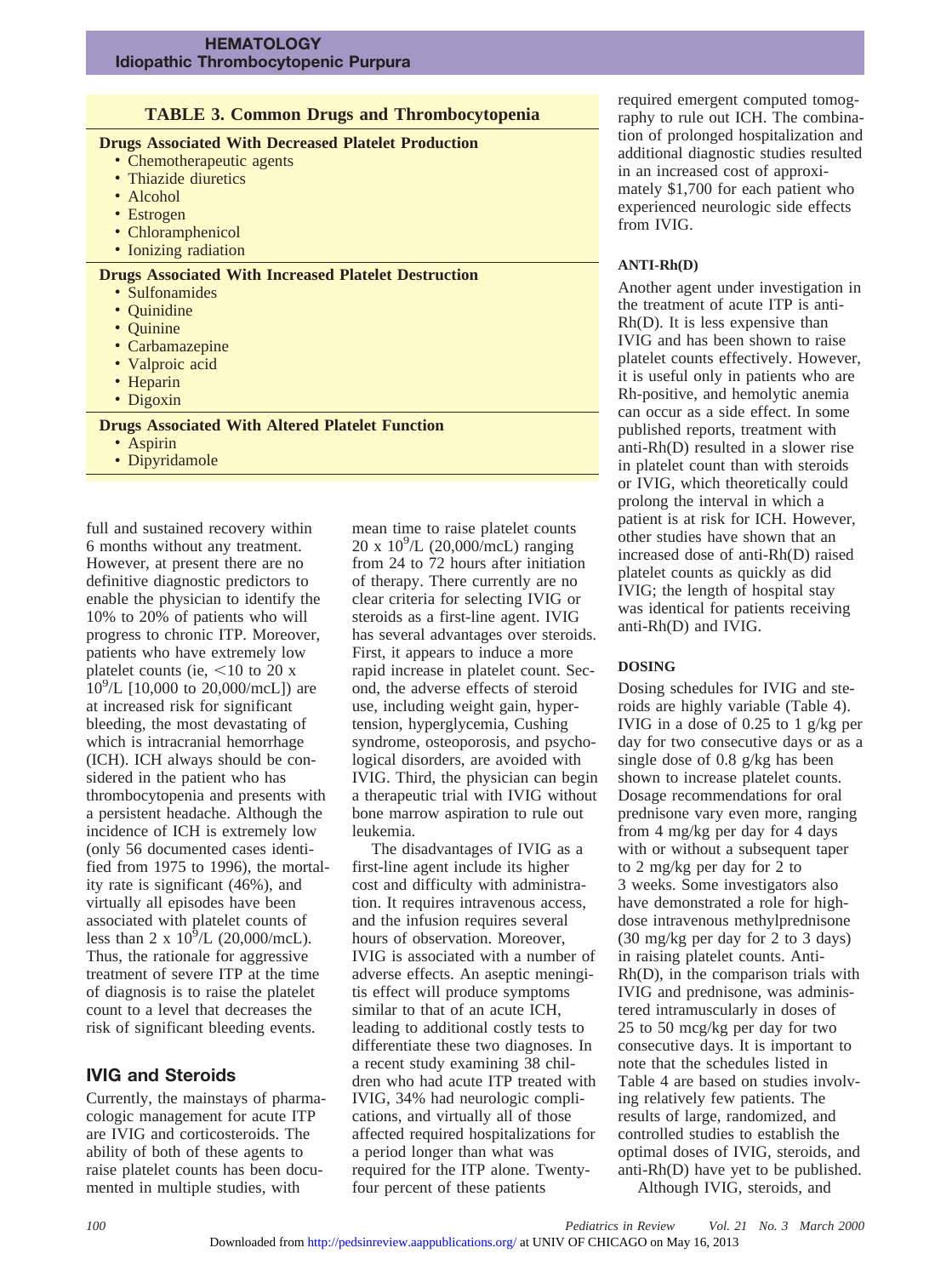| Acute 111       |                                                                                                                                                                                            |  |  |  |
|-----------------|--------------------------------------------------------------------------------------------------------------------------------------------------------------------------------------------|--|--|--|
| <b>DRUG</b>     | <b>DOSE SCHEDULES</b>                                                                                                                                                                      |  |  |  |
| Oral prednisone | 2 mg/kg per day for 14 to 21 days<br>60 mg/m <sup>2</sup> per day for 21 days<br>4 mg/kg per day for 7 days, followed by<br>14-day taper                                                   |  |  |  |
|                 | Intravenous methylprednisolone 10 to 30 mg/kg per day for 3 to 5 days                                                                                                                      |  |  |  |
| <b>IVIG</b>     | 0.8 g/kg per dose for 1 dose<br>1 g/kg per day for 2 days<br>250 mg/kg per day for 2 days<br>400 mg/kg per day for 2 days<br>500 mg/kg per day for 2 days<br>0.4 $g/kg$ per day for 5 days |  |  |  |
| $Anti-Rh(D)$    | 25 mcg/kg per day for 2 days<br>45 to 50 mcg/kg per day for 2 days                                                                                                                         |  |  |  |

# **TABLE 4. Selected Dosing Schedules for Therapy of Acute ITP**

anti-Rh(D) have been shown to shorten the duration of thrombocytopenia, it is essential to realize that *they are not cures for ITP*. They only have the potential to shorten the period of thrombocytopenia and minimize the risk of life-threatening bleeding events. As stated previously, ITP is a self-limited disease in most pediatric patients. All of the studies performed to date on the treatment of acute ITP have focused on a rise in platelet counts as the endpoint; no studies have documented decreases in morbidity or mortality. Accordingly, despite the existence of agents that can raise the platelet count, a number of important questions remain: 1) Are there factors other than platelet counts less than 20 x  $10^{9}$ /L (20,000/mcL) that contribute to an increased risk of intracranial hemorrhage? 2) What is the cost-effectiveness of treating patients who have acute ITP with IVIG versus steroids versus anti-Rh(D), given each agent's advantages and disadvantages? 3) How effective are these agents in the prevention of chronic ITP?

# **Neonatal Thrombocytopenia**

Immune thrombocytopenia can be manifested during the neonatal period in infants born to mothers who have ITP and, much more rarely, in neonatal alloimmune thrombocytopenia. In the latter, which occurs in approximately 1 in 5,000 newborns, the platelets of the affected infant contain different antigens from those of the mother, and the subsequent formation of maternal alloantibodies that cross the placenta result in platelet destruction. Both diseases are self-limiting; in most cases, the thrombocytopenia resolves within 6 weeks of birth. However, there are significant differences between the two diseases that deserve mentioning. First, determining the maternal history is essential in distinguishing between the two diagnoses. In maternal ITP, the mother's platelet count is generally below normal, and in most cases there is a well-documented history of chronic ITP. In neonatal alloimmune thrombocytopenia, the mother has a normal platelet count and has no history of immune thrombocytopenia. However, a history of a sibling who has neonatal thrombocytopenia is strongly suggestive of neonatal alloimmune thrombocytopenia because subsequent affected siblings are affected more severely than the first. Second, neonatal alloimmune thrombocytopenia is a far more serious disorder. Not only is the platelet count lower compared with that of the infant born to a mother who has ITP, but the incidence of ICH is significantly higher (10% to 30% versus 1% in infants born to mothers who have ITP).

The management of the infant who has autoimmune or alloimmune thrombocytopenia is similar. IVIG,

steroids, platelet transfusions, and exchange transfusions all have been investigated. The important distinction in treatment is that in neonatal alloimmune thrombocytopenia, plasmapheresed or washed platelets from the mother should be used for transfusion because they lack the alloantigen responsible for the formation of antiplatelet antibodies. In infants born to mothers who have ITP, transfusion with maternal platelets is avoided because they contain the antigens responsible for the formation of platelet autoantibodies. Furthermore, because most cases of neonatal thrombocytopenia due to maternal ITP are mild and selflimiting, aggressive therapy usually is not required.

# **Management of Chronic ITP**

In the minority of cases in which thrombocytopenia persists for more than 6 months (ie, chronic ITP), management is highly individualized and depends primarily on the degree of thrombocytopenia and the need to preserve the patient's quality of life. Studies examining the natural course of chronic ITP suggest that most patients maintain platelet counts above 30 x  $10^{9}/L(30,000/mcL)$ . In a significant percentage of patients (40% to 79%), complete remission (defined as a platelet count  $>100$  x 109 /L [100,000/mcL]) is achieved over the course of 3 months to 15 years. As in acute ITP, the goal of management is to minimize the risk of significant bleeding. Patients should be directed to avoid activities that increase the risk of trauma and to avoid all medications that suppress platelet production and function (Table 3). Platelet counts must be monitored regularly because this may determine the aggressiveness of further treatment. Finally, patients should be evaluated for autoimmune disease as previously described because a greater percentage of patients who have features of chronic ITP have an underlying autoimmune disorder. It is important to re-evaluate these patients over time if the initial evaluation fails to establish a diagnosis. In some cases, the diagnosis may not be apparent for years.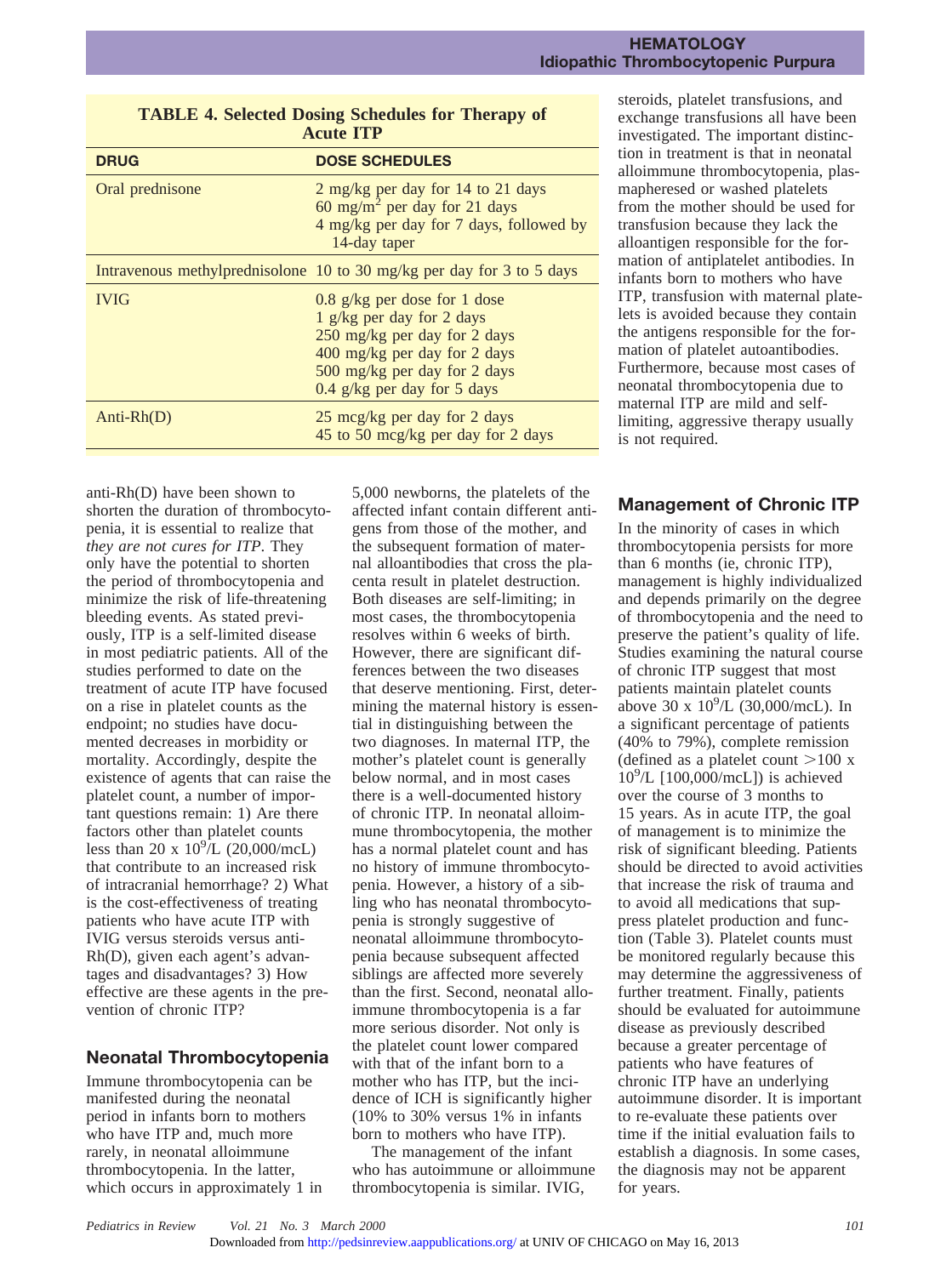# **HEMATOLOGY Idiopathic Thrombocytopenic Purpura**

# **PHARMACOLOGIC OPTIONS**

Pharmacologic approaches to the management of chronic ITP that have been studied to date include steroids, IVIG, androgens, anti-Rh(D), recombinant human interferon-alpha-2b, and immunosuppressive agents used alone or in combination. Although all of these have been shown to induce a transient rise in platelet counts, none has demonstrated an ability to sustain a desirable platelet count; therefore, repeated treatments may be required. This not only potentiates chronic drug toxicity, but it greatly increases the cost of therapy. Whether any of these agents alters the natural course of chronic ITP, affects long-term morbidity or mortality, or increases the rate of long-term remission remains unclear. Because the majority of cases of chronic ITP remit either spontaneously or with treatment and because the associated mortality and morbidity are low, a number of authors advocate interventions only when the platelet count is dangerously low or if the patient is symptomatic.

### **SPLENECTOMY**

Splenectomy has been shown to induce long-term remission in chronic steroid/IVIG-resistant ITP. The benefits of splenectomy over long-term drug therapy include the avoidance of chronic drug toxicity and potentially greater costeffectiveness. However, splenectomy entails inherent risks of morbidity and mortality. Postsurgical hemorrhage and postsplenectomy sepsis are two of the life-threatening complications. Although the risk of postoperative bleeding is surprisingly low, the risk of postsplenectomy sepsis is significant, with the incidence of septic mortality ranging from 3% to 11%. Furthermore, the incidence of postsplenectomy sepsis is highest among patients younger than 5 years of age. Causative organisms include pneumococcus, *Haemophilus influenzae*, and meningococcus. Immunization with pneumococcal, *Haemophilus,* and meningococcal vaccines before splenectomy, administration of prophylactic antibiotic therapy, and delay of splenectomy for as long as possible for patients in the high-risk age group are recommended to minimize the risk of postsplenectomy sepsis.

Splenectomy does not ensure long-term remission in all patients; only 60% to 90% of those who have chronic ITP respond to splenectomy. The need to identify patients who are likely to respond to splenectomy is abundantly clear. Results of several retrospective studies have shown that those who demonstrated a significant, although transient, rise in platelet count after treatment with either steroids or IVIG had a good response to splenectomy (ie, they did not require any subsequent medical therapy for their thrombocytopenia). In contrast, those who did not respond well initially to medical therapy had relatively poor responses to splenectomy and required continuing medical management.

Splenectomy is reserved for those patients who have extremely low platelet counts (and, therefore, are at increased risk of bleeding) and who are refractory to pharmacologic management. In cases of lifethreatening hemorrhage due to ITP, emergent splenectomy may be required to increase the platelet count rapidly. It is important to remember that platelet transfusions alone prior to splenectomy, although helpful, will not raise the platelet count. IVIG and steroids also are required to disrupt the autoimmune destruction of platelets and maintain the platelet count at a level desirable for surgery. A noninvasive alternative to splenectomy in the treatment of chronic ITP is the use of a short course of radiation therapy, which resulted in a sustained increase in platelet counts in a small group of older adult patients who were considered too unstable for surgery. Use of this therapeutic approach in the pediatric population remains to be evaluated.

### **Acknowledgments**

The authors thank Dr Stephen Feig for helpful suggestions and Wendy Aft for preparation of the manuscript.

#### **SUGGESTED READING**

- Aronis S, Platolouki H, Mitsika A, Haidas S, Constantopoulos A. Seventeen years of experience with chronic idiopathic thrombocytopenic purpura in childhood. Is therapy always better? *Pediatr Hematol Oncol.* 1994;11:487–498
- Beardsley DS, Nathan DG. Platelet abnormalities in infancy and childhood. In: Nathan DG, Oski FA, eds. *Hematology of Infancy and Childhood*. Philadelphia, Penn: WB Saunders; 1998:1585–1630
- Blanchette V, Imbach P, Andrew M, et al. Randomised trial of intravenous immunoglobulin G, intravenous anti-D, and oral prednisone in childhood acute immune thrombocytopenic purpura. *Lancet.* 1994; 344:703–707
- Blanchette VS, Luke B, Andrew M, et al. A prospective, randomized trial of highdose intravenous immune globulin G therapy, oral prednisone therapy, and no therapy in childhood acute immune thrombocytopenic purpura. *J Pediatr.* 1993;123: 990–995
- Bolton-Maggs PH, Moon I. Assessment of UK practice for management of acute childhood immune thrombocytopenic purpura against published guidelines. *Lancet.* 1997;350:620–623
- Borgna-Pignatti C, Battisti L, Zecca M, Locatelli F. Treatment of chronic childhood immune thrombocytopenic purpura with intramuscular anti-D immunoglobulins. *Br J Haematol.* 1994; 88:618–620
- Buchanan GR. ITP. How much treatment is enough? *Contemporary Pediatrics* 1995; 12:23–48
- Buchanan GR, Holtkamp CA. Prenisone therapy for children with newly diagnosed idiopathic thrombocytopenic purpura. *Am J Pediatr Hematol Oncol.* 1984;6:355–361
- Bussel JB. Immune thrombocytopenia in pregnancy: autoimmune and alloimmune. *J Repro Immunol.* 1997;37:35–61
- Bussel JB, Corrigan JJ. Platelet and vascular disorders. In: Miller DR, Baehener RL, eds. *Blood Disease of Infancy and Childhood*. 7th ed. St. Louis, Mo: Mosby; 1995: 878–886
- Calpin C, Dick P, Poon A, Feldman W. Is bone marrow aspiration needed in acute childhood idiopathic thrombocytopenic purpura to rule out leukemia? *Arch Pediatr Adolesc Med.* 1998;152:345–347
- Calverley DC, Jones GW, Kelton JG. Splenic radiation for corticosteroid-resistant immune thrombocytopenia. *Ann Intern Med.* 1992;116(12 pt1):977–981
- Carcao MD, Zipursky A, Butchart S, Leaker M, Blanchette VS. Short-course oral prednisone therapy in children presenting with acute immune thrombocytopenic purpura (ITP). *Acta Paediatr.* 1998;424(suppl): 71–74
- Davis PW, Williams DA, Shamberger RC. Immune thrombocytopenia: surgical therapy and predictors of response. *J Pediatr Surg.* 1991;26:407–413
- Dubansky SA, Boyett JM, Falletta J, et al. Isolated thrombocytopenia in children with acute lymphoblastic leukemia: a rare event in a pediatric oncology group study. *Pediatrics.* 1989;84:1068–1071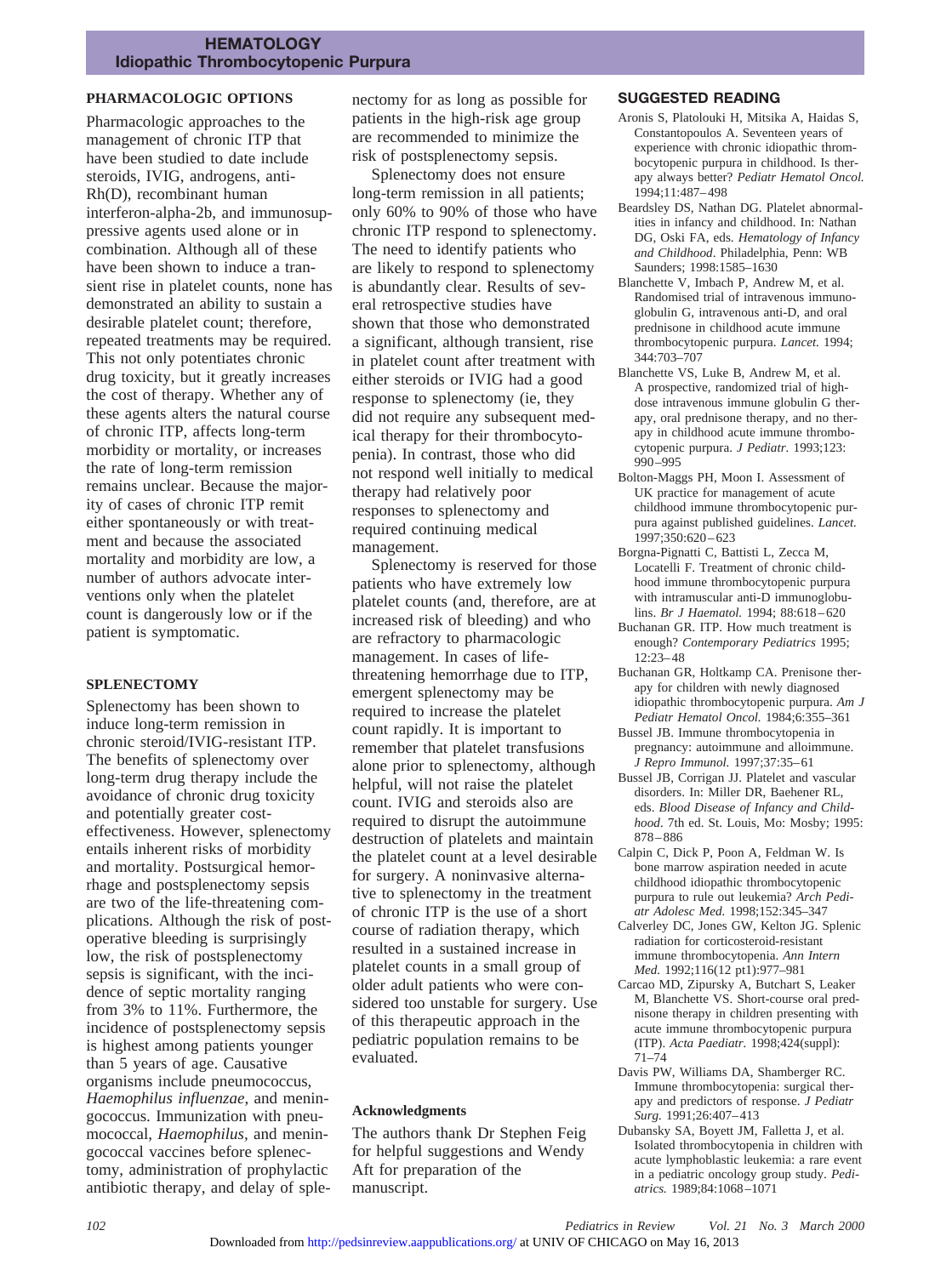### **HEMATOLOGY Idiopathic Thrombocytopenic Purpura**

- Ein SH. Splenic lesions. In: Ashcraft KW, Holder TM, eds. *Pediatric Surgery*. Philadelphia, Penn: WB Saunders; 1993: 535–545
- Emmons RV, Reid DM, Cohen RL, et al. Human thrombopoietin levels are high when thrombocytopenia is due to megakaryocyte deficiency and low when due to increased platelet destruction. *Blood.* 1996;87:4068–4071
- Fujimura K, Takafuta T, Kuriya S, et al. Recombinant human interferon alpha-2b (rh IFN alpha-2b) therapy for steroid resistant idiopathic thrombocytopenic purpura. *Am J Hematol.* 1996;51:37–44
- Graziano SL. Thrombocytopenia due to enhanced platelet destruction by immunologic mechanisms. In: Williams WJ, ed. *Hematology*. New York, NY: McGraw Hill; 1996
- Halperin DS, Doyle JJ. Is bone marrow examination justified in idiopathic thrombocytopenic purpura? *Am J Dis Child.* 1988;142:508–511
- Kattamis AC, Shankar S, Cohen AR. Neurologic complications of treatment of childhood acute immune thrombocytopenic purpura with intravenously administered immunoglobulin G. *J Pediatr.* 1997;130: 281–283
- Kuhne T, Elinder G, Blanchette VS, Garvey B. Current management issues of childhood and adult immune thrombocytopenic purpura (ITP). *Acta Paediatr.* 1998; 424(suppl):75–81
- Kuhne T, Freedman J, Semple JW, Doyle J, Butchart S, Blanchette VS. Platelet and immune responses to oral cyclic dexa-

methasone therapy in childhood chronic immune thrombocytopenic purpura. *J Pediatr.* 1997;130:17–24

- Kurtzberg J, Stockman JA. Idiopathic autoimmune thrombocytopenic purpura. *Adv Pediat.* 1994;41:111–134
- Law C, Maraccio M, Tam P, Heddle N, Kelton JG. High-dose intravenous immune globulin and the response to splenectomy in patients with idiopathic thrombocytopenic purpura. *N Engl J Med.* 1997;336: 1494–1498
- Lilleyman JS. Intracranial haemorrhage in idiopathic thrombocytopenic purpura. Paediatric Haematology Forum of the British Society for Haematology. *Arch Dis Child.* 1994;71:251–253
- Medeiros D, Buchanan GR. Current controversies in the management of idiopathic thrombocytopenic purpura during childhood. *Pediat Clin North Am.* 1996;43: 757–171
- Parker RI, Siegel RS, Ratajczak MZ, Gewirtz AM. Deficient in vitro megakaryocytopoiesis and decreased in vivo platelet turnover in children and young adults with chronic thrombocytopenia. *J Pediatr Hematol Oncol.* 1998;20:196–201
- Reid MM. Bone marrow examination before steroids in thrombocytopenic purpura or arthritis. *Acta Paediat.* 1992;81:1052–1053
- Reid MM. Chronic idiopathic thrombocytopenic purpura: incidence, treatment, and outcome. *Arch Dis Child.* 1995;72:125–128
- Rosthøj S, Nielsen S, Pedersen FK. Randomized trial comparing intravenous immunoglobulin with methylprednisolone pulse therapy in acute idiopathic thrombocytope-

nic purpura. Danish ITP Study Group. *Acta Paediatr.* 1996;85:910–915

- Saxon BR, Blanchette VS, Butchart S, Lim-Yin J, Poon AO. Reticulated platelet counts in the diagnosis of acute immune thrombocytopenic purpura. *J Pediatr Hematol Oncol.* 1998;20:44–48
- Schultz KR, Strahlendorf C, Warrier I, Ravindranath Y. Cyclosporin A therapy of immune-mediated thrombocytopenia in children. *Blood.* 1995;85:1406–1408
- Tamary H, Kaplinsky C, Levy I, et al. Chronic childhood idiopathic thrombocytopenia purpura: long-term follow-up. *Acta Paediatr.* 1994;83:931–934
- Tarantino MD, Madden RM, Fennewald DL, Patel CC, Bertolone SJ. Treatment of childhood acute immune thrombocytopenic purpura with anti-D immune globulin or pooled immune globulin. *J Pediatr.* 1999; 134:21–26
- Van Hoff J, Ritchey AK. Pulse methylprednisolone therapy for acute childhood idiopathic thrombocytopenic purpura. *J Pediatr.* 1988;113:563–566
- Walker RW, Walker W. Idiopathic thrombocytopenia, initial illness and long term follow up. *Arch Dis Child.* 1994;59:316–322
- Warrier I, Bussel JB, Valdez L, Barbosa J, Beardsley DS. Safety and efficacy of lowdose intravenous immune globulin (IVIG) treatment for infants and children with immune thrombocytopenic purpura. Low-Dose IVIG Study Group. *J Pediatr Hematol Oncol.* 1997;19:197–201
- Winiarski J. Mechanisms in childhood idiopathic thrombocytopenic purpura (ITP). *Acta Paediatr.* 1998; 424(suppl):54–56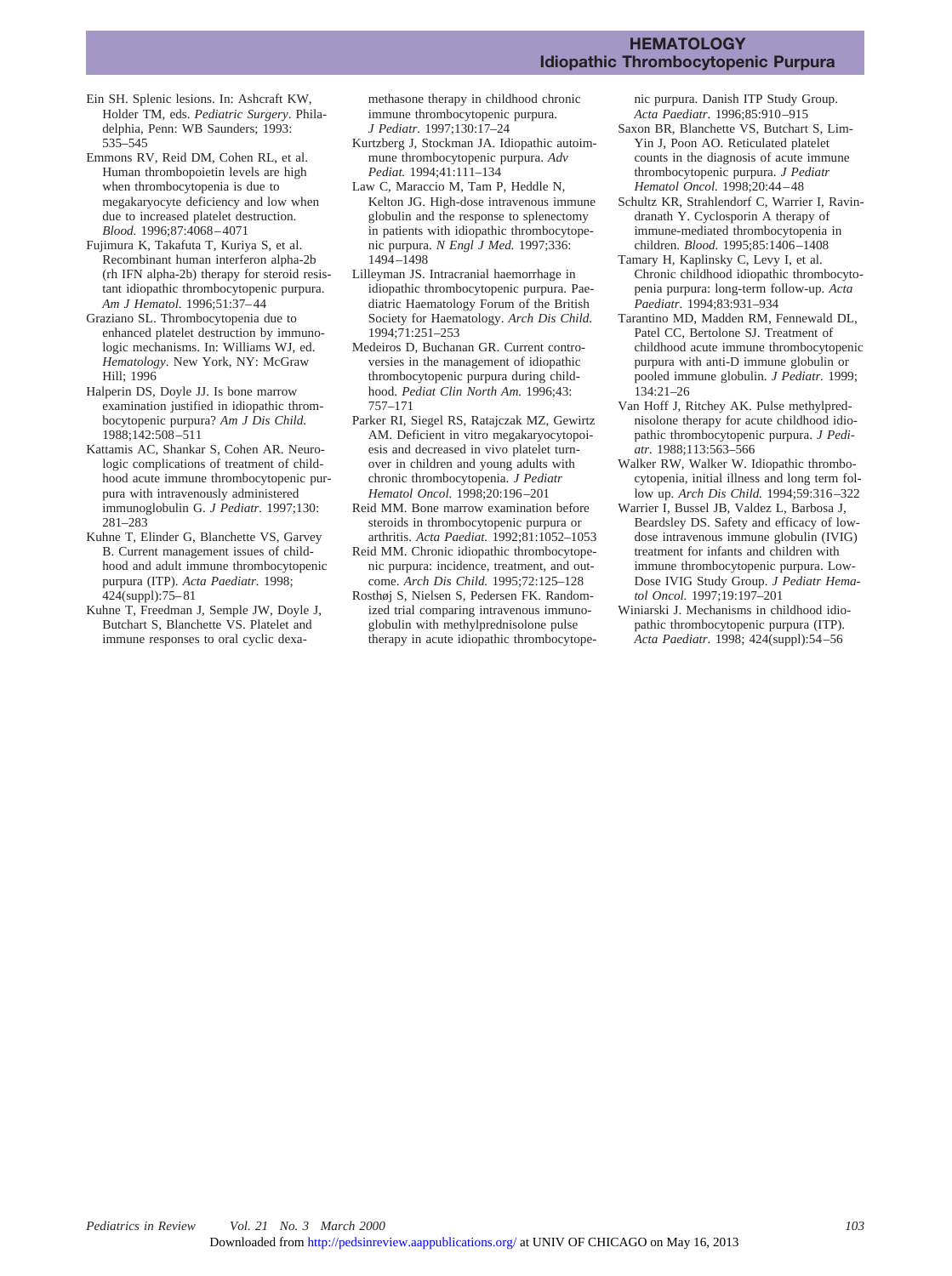# **PIR QUIZ**

*Quiz also available online at www.pedsinreview.org.*

- 14. Neonatal alloimmune thrombocytopenia and neonatal autoimmune thrombocytopenia are similar in that both:
	- A. Are associated with previous siblings being affected by the disease.
	- B. Are self-limiting.
	- C. Have maternal platelet counts in the same range.
	- D. Occur primarily in infants born to mothers who have immune thrombocytopenia purpura.
	- E. Resolve within 7 to 10 days after birth.
- 15. Which endocrine disorder has been associated with chronic immune thrombocytopenia purpura (ITP)? A. Addison disease.
	-
	- B. Autoimmune thyroid disease. C. Congenital adrenal hyperplasia.
	- D. Hyperparathyroidism.
	-
	- E. Hypopituitarism.
- 16. A 32-year-old woman has just delivered her third child. Both of her previous children were diagnosed as having neonatal alloimmune thrombocytopenia that required treatment. Findings on the physical examination of the newborn are unremarkable except for a few petechiae on his arms and legs. A complete blood count is unremarkable except for a platelet count of 30 x  $10^9/\text{L}$  (30,000/ mcL). The *best* treatment for this child's ITP is:
	- A. Anti-Rh(D).
	- B. Corticosteroids.
	- C. Intravenous immunoglobulin.
	- D. None.
	- E. Plasmapheresed maternal platelets.
- 17. A 4-year-old girl presents with a 1-week history of extensive bruising of the arms and legs and intermittent episodes of epistaxis. Physical examination reveals large palpable bruises on both arms and legs and crusted blood in the nares. A complete blood count reveals a white blood cell count of  $10.5 \times 10^9$ /L (10.5 x 103 /mcL), hemoglobin of 6.51 mmol/L (10.5 g/dL), hematocrit of 0.32 (32%), and platelet count of 20 x 109 /L (20,000/mcL). The differential count includes 80% segmented forms, 8% bands, 12% lymphs, and a blood smear with normal red blood cell morphology and decreased platelets. The platelets that are visualized are large. You decide to initiate treatment for suspected acute ITP with intravenous immunoglobulin (IVIG). The *primary* advantage of using IVIG over corticosteroids to treat this child's acute ITP is:
	- A. Cost of administration.
	- B. Ease of administration.
	- C. Lack of complications.
	- D. More rapid increase in the platelet count.
	- E. Ready availability for administration.
- 18. You hospitalized a 4-year-old child with a diagnosis of acute ITP. On admission, the child had a platelet count of 20 x  $10^9$ /L (20,000/mcL). Initial treatment is an infusion of IVIG. A repeat platelet count 4 days later shows a platelet count of 22 x 10<sup>9</sup> /L (22,000/mcL). However, the following day the patient suddenly develops confusion and somnolence. Physical examination reveals increased numbers of petechiae on the trunk and ecchymoses at the venipuncture sites. Your next step should include all of the following *except*:
	- A. Consulting neurology for further evaluation.
	- B. Initiating a transfusion of platelets.
	- C. Obtaining a STAT complete blood count with platelets.
	- D. Obtaining immediate computed tomography of the head.
	- E. Starting antibiotics at the appropriate doses to treat possible meningococcemia.